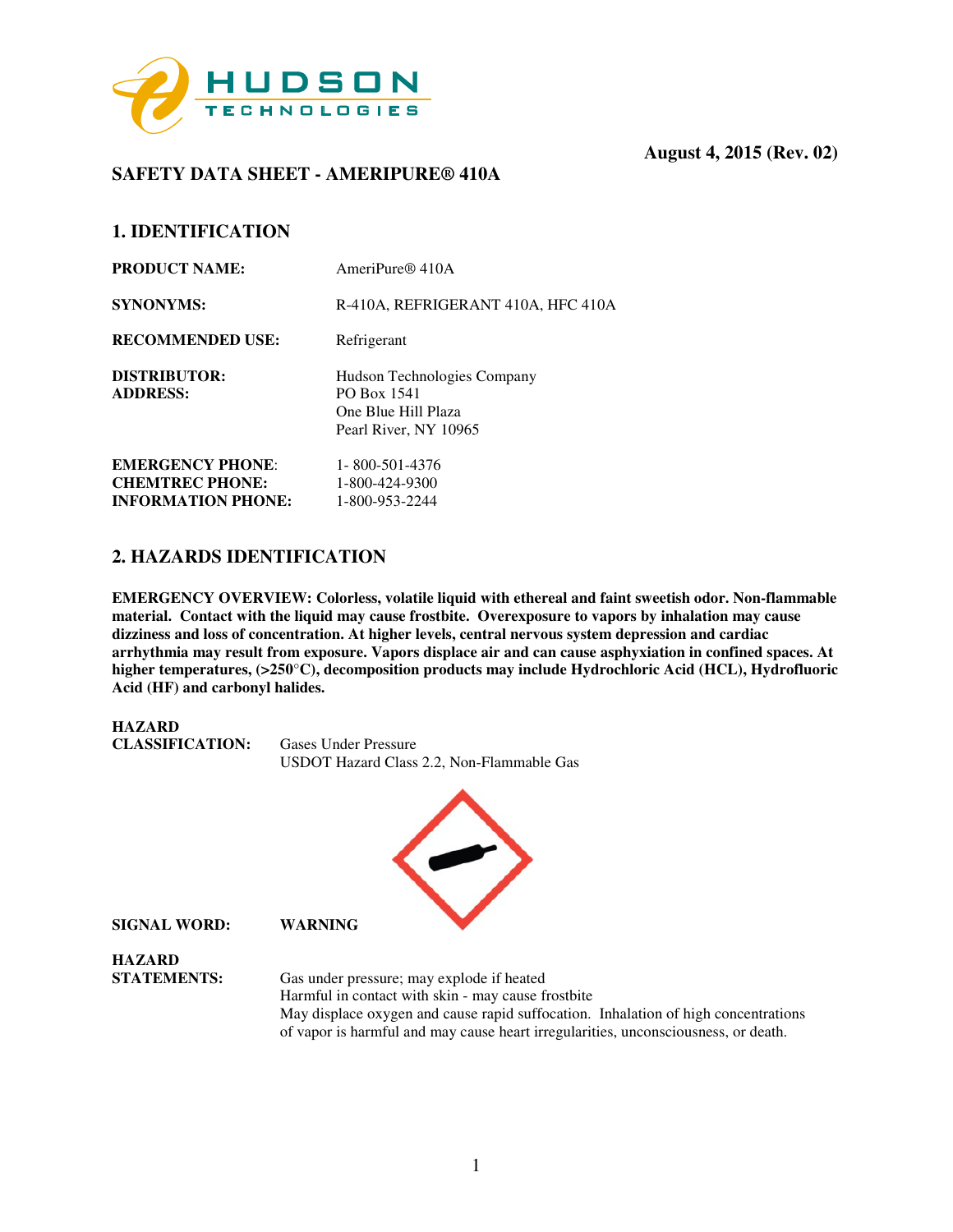

## **SAFETY DATA SHEET - AMERIPURE® 410A**

### **PRECAUTIONARY STATEMENTS**

- **PREVENTION:** Do not breathe vapors. Use only with adequate ventilation never in a closed space. Wear protective gloves. Wear eye protection.
- **RESPONSE:** If inhaled: Remove person to fresh air and keep comfortable for breathing. Immediately call a physician. If not breathing, give artificial respiration, preferably mouth to mouth. If breathing is difficult, give oxygen. Avoid stimulants. Do not give adrenalin If on skin: Wash with plenty of water (not hot water) or use other means to warm skin slowly. If in eyes: Rinse cautiously with water for several minutes. Remove contact lenses, if present and easy to do. Continue rinsing. Call a physician.
- **STORAGE:** Protect from sunlight. Store in well-ventilated place. Do not heat above 120°F (50°C). Do not store in damp areas.
- **DISPOSAL:** Comply with Federal, State and local regulations. Reclaim by distillation or remove to a permitted waste disposal facility

**CARCINOGENICITY:** Ingredients found on one of the OSHA designated carcinogen lists are listed below.

| <b>INGREDIENT NAME</b>                | <b>NTP STATUS</b> | <b>IARC STATUS</b> | OSHA LIST |
|---------------------------------------|-------------------|--------------------|-----------|
| No ingredients listed in this section |                   |                    |           |

### **3. COMPOSITION / INFORMATION ON INGREDIENTS**

**PRODUCT NAME:** Refrigerant 410A

**SYNONYMS:** R-410A, REFRIGERANT 410A, HFC 410A

### **INGREDIENT NAME CAS NUMBER WEIGHT %**

| Ingredient Name             | <b>CAS</b> Number | <u>%</u> |
|-----------------------------|-------------------|----------|
| Pentafluoroethane (HFC-125) | 354-33-6          | 50       |
| Difluoromethane (HFC-32)    | 75-10-5           | 50       |

Trace impurities and additional material names not listed above may also appear in Section 15 toward the end of this Safety Data Sheet.

## **4. FIRST AID MEASURES**

**SKIN:** Promptly flush skin with water until all chemical is removed. If there is evidence of frostbite, bathe (do not rub) with lukewarm (not hot) water. If water is not available, cover with a clean, soft cloth or similar covering. Get medical attention if symptoms persist.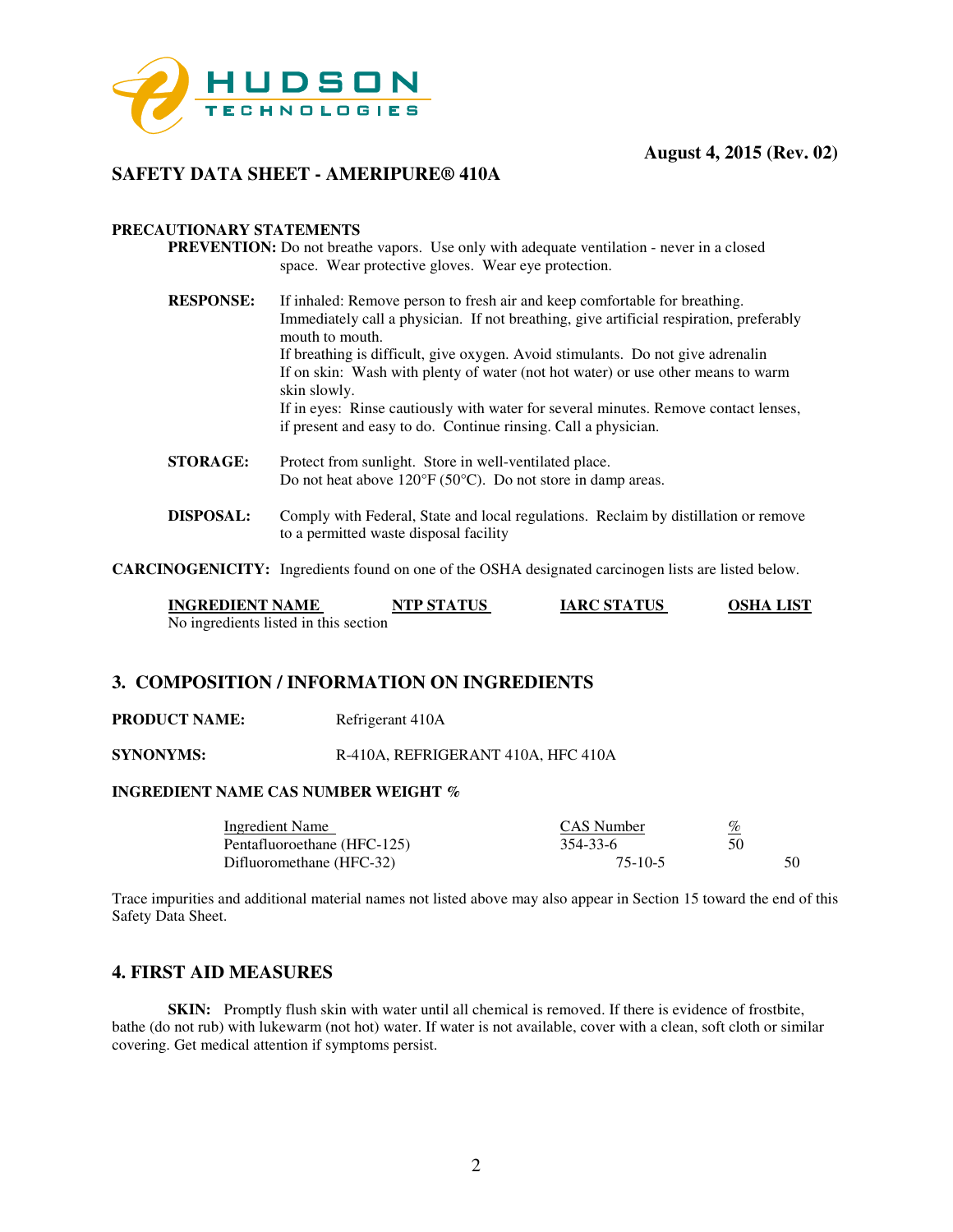

# **SAFETY DATA SHEET - AMERIPURE® 410A**

**EYES:** Immediately flush eyes with large amounts of water for at least 15 minutes (in case of frostbite water should be lukewarm, not hot) lifting eyelids occasionally to facilitate irrigation. Get medical attention if symptoms persist.

**INHALATION:** Immediately remove to fresh air. If breathing has stopped, give artificial respiration. Use oxygen as required, provided a qualified operator is available. Get medical attention. Do not give epinephrine (adrenaline).

 **INGESTION:** Ingestion is unlikely because of the physical properties and is not expected to be hazardous. In case of accidental ingestion, get medical attention. Do not induce vomiting unless instructed to do so by a physician.

**ADVICE TO PHYSICIAN:** Because of the possible disturbances of cardiac rhythm, catecholamine drugs, such as epinephrine, should be used with special caution and only in situations of emergency life support. Treatment of overexposure should be directed at the control of symptoms and the clinical conditions.

## **5. FIRE FIGHTING MEASURES**

### **FLAMMABLE PROPERTIES**

**FLASH POINT:** No flash point<br> **FLASH POINT METHOD:** Not applicable **FLASH POINT METHOD: AUTOIGNITION TEMPERATURE:** not determined<br> **UPPER FLAME LIMIT** (volume % in air): None per ASTM E681 **UPPER FLAME LIMIT (volume % in air):** None per ASTM E681<br>**LOWER FLAME LIMIT (volume % in air):** None per ASTM E681 **LOWER FLAME LIMIT (volume % in air): FLAME PROPAGATION RATE (solids):** Not applicable **OSHA FLAMMABILITY CLASS:** Not applicable

#### **EXTINGUISHING MEDIA:**

Use any standard agent – choose the one most appropriate for type of surrounding fire (material itself is not flammable)

#### **UNUSUAL FIRE AND EXPLOSION HAZARDS:**

Cylinders may rupture under fire conditions. Decomposition may occur.

R-410A is not flammable in air at temperatures up to  $100^{\circ}$  C ( $212^{\circ}$  F) at atmospheric pressure. However, this material can become combustible when mixed with air at elevated pressure and/or temperature in the presence of an ignition sources. R-410A can also become combustible in an oxygen enriched environment. Contact with certain reactive metals may result in formation of explosive or exothermic reactions under specific conditions (e.g. very high temperatures and/or appropriate pressures).

### **SPECIAL FIRE FIGHTING PRECAUTIONS/INSTRUCTIONS**:

In the event of fire, firefighters should wear self-contained, NIOSH-approved breathing apparatus for protection against possible toxic decomposition products. Proper eye and skin protection should be provided. Use water spray to keep fire-exposed cylinders/tanks cool.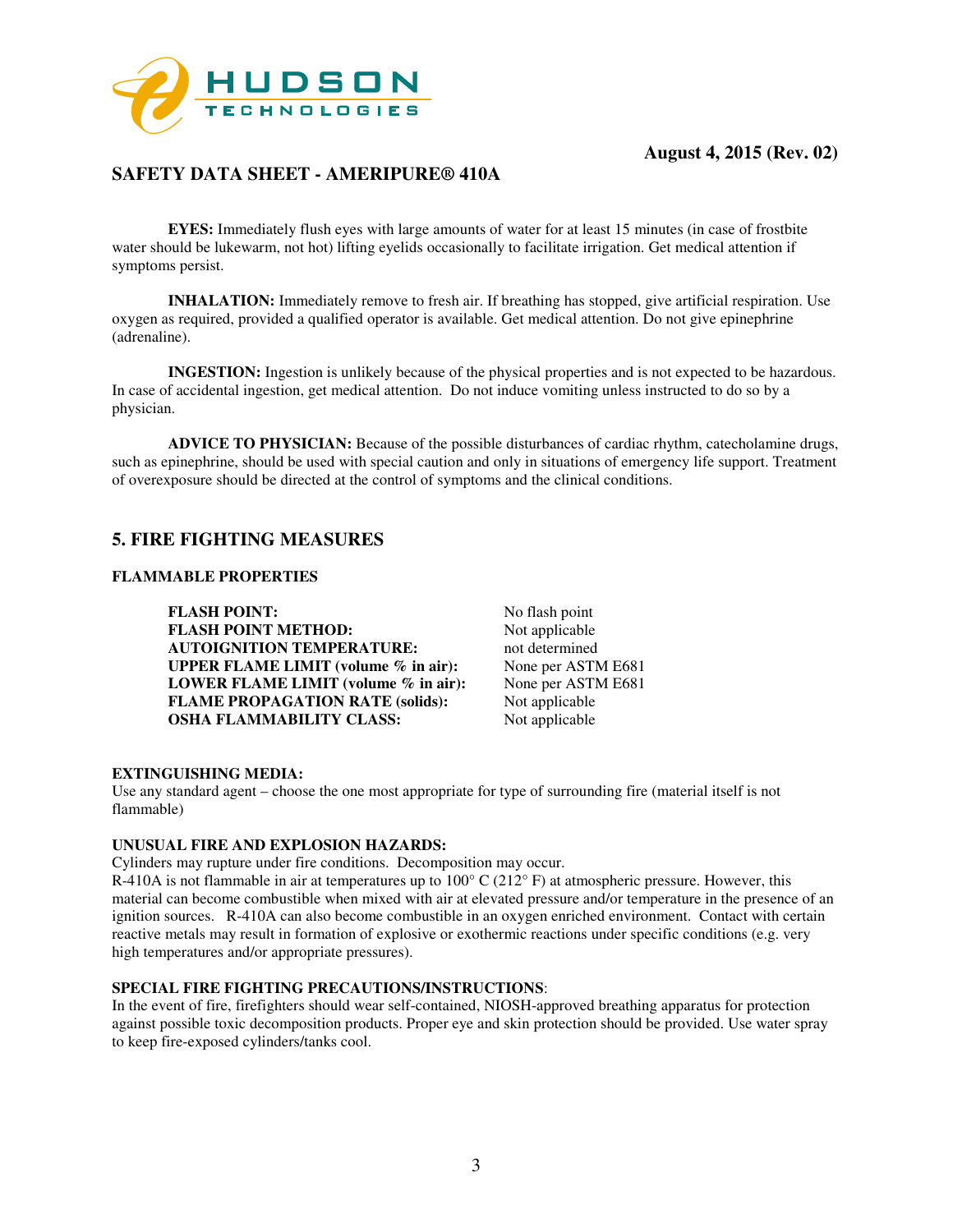

# **SAFETY DATA SHEET - AMERIPURE® 410A**

# **6. ACCIDENTAL RELEASE MEASURES**

### **IN CASE OF SPILL OR OTHER RELEASE:**

(Always wear recommended personal protective equipment.)

Evacuate unprotected personnel. Protected personnel should remove ignition sources and shut off leak, if without risk, and provide ventilation. Use self-contained breathing apparatus (SCBA) for large spills or releases. Unprotected personnel should not return until air has been tested and determined safe, including low- lying areas.

### **Spills and releases may have to be reported to Federal and/or local authorities. See Section 15 regarding reporting requirements.**

# **7. HANDLING AND STORAGE**

**NORMAL HANDLING:** Always wear recommended personal protective equipment. Avoid breathing vapors and liquid contact with eyes, skin or clothing. Do not puncture or drop cylinders, expose them to open flame or excessive heat. Use authorized cylinders only. Follow standard safety precautions for handling and use of compressed gas cylinders. R-410A should not be mixed with air above atmospheric pressure for leak testing or any other purpose.

### **STORAGE RECOMMENDATIONS:**

Store in a cool, well-ventilated area of low fire risk and keep out of direct sunlight. Protect cylinder and its fittings from physical damage. Storage in subsurface locations should be avoided. Close valve tightly after use and when empty. Cylinder temperatures should not exceed  $52^{\circ}$  C (125° F).

## **8. EXPOSURE CONTROLS / PERSONAL PROTECTION**

**ENGINEERING CONTROLS:** Provide local ventilation at filling zones and areas where leakage is probable. Mechanical (general) ventilation may be adequate for other operating and storage areas.

### **PERSONAL PROTECTIVE EQUIPMENT**

**SKIN PROTECTION:** Skin contact with refrigerant may cause frostbite. General work clothing and gloves (leather) should provide adequate protection. If prolonged contact with the liquid or gas is anticipated, insulated gloves constructed of PVA, neoprene or butyl rubber should be used. Any contaminated clothing should be promptly removed and washed before reuse.

**EYE PROTECTION:** For normal conditions, wear safety glasses. Where there is reasonable probability of liquid contact, wear chemical safety goggles.

 **RESPIRATORY PROTECTION:** None generally required for adequately ventilated work situations. For accidental release or non-ventilated situations, or release into confined space, where the concentration may be above the PEL of 1,000 ppm, use a self-contained, NIOSH- approved breathing apparatus or supplied air respirator. For escape: use the former or a NIOSH-approved gas mask with organic vapor canister.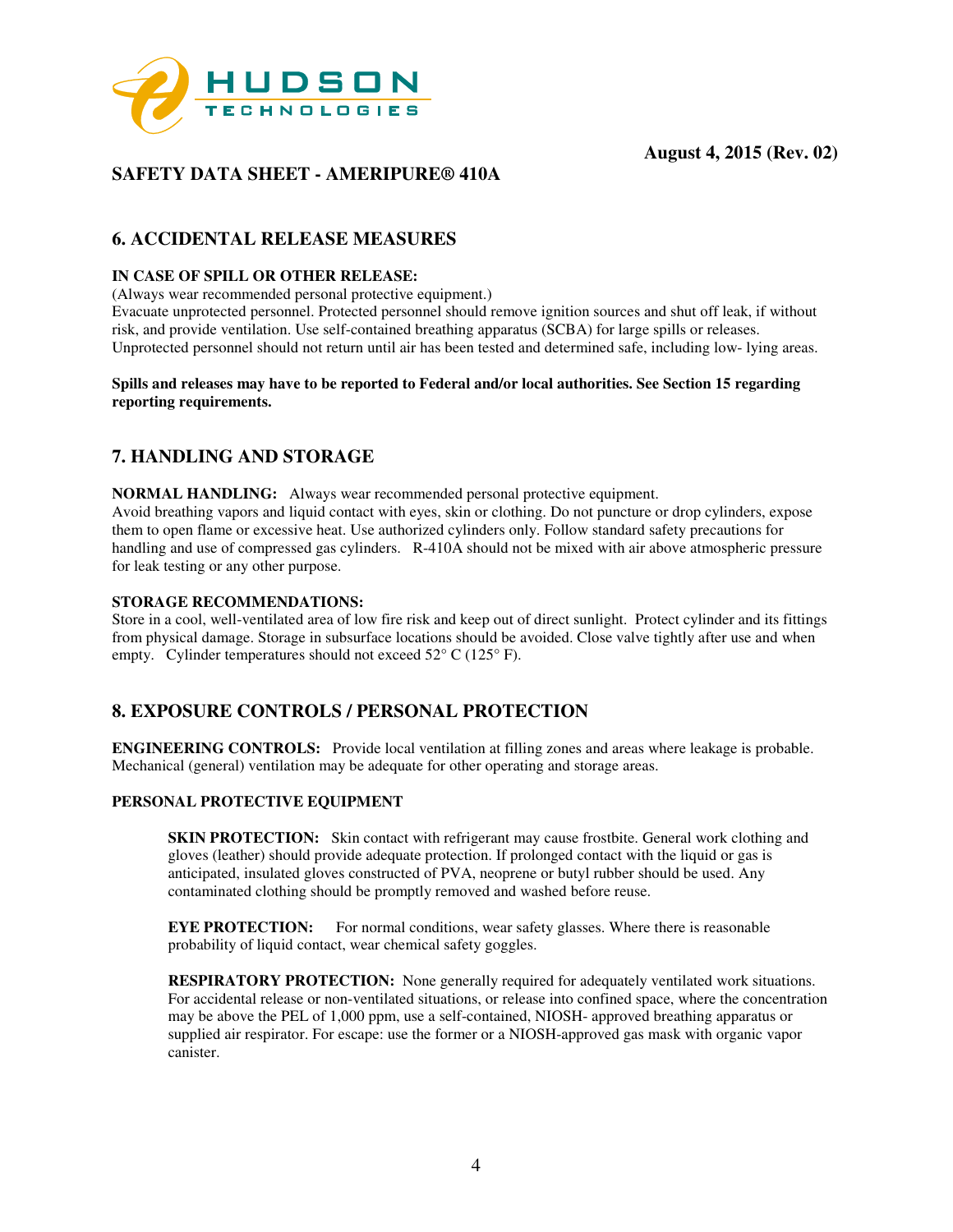

# **SAFETY DATA SHEET - AMERIPURE® 410A**

**ADDITIONAL RECOMMENDATIONS:** Where contact with liquid is likely, such as in a spill or leak, impervious boots and clothing should be worn. High dose-level warning signs are recommended for areas of principle exposure. Provide eyewash stations and quick-drench shower facilities at convenient locations. For tank cleaning operations, see OSHA regulations, 29 CFR 1910.132 and 29 CFR 1910.133.

### **EXPOSURE GUIDELINES**

**INGREDIENT NAME ACGIH TLV OSHA PEL OTHER LIMIT** Pentafluoroethane None None \*1000 ppm TWA (8hr) Difluoromethane None None \*1000 ppm TWA (8hr)

\* = Workplace Environmental Exposure Level (AIHA)

### **OTHER EXPOSURE LIMITS FOR POTENTIAL DECOMPOSITION PRODUCTS:**

Hydrogen Fluoride: ACGIH TLV: 3 ppm ceiling

## **9. PHYSICAL AND CHEMICAL PROPERTIES**

| <b>APPEARANCE:</b>                                                            | Clear, colorless liquid and vapor                 |  |
|-------------------------------------------------------------------------------|---------------------------------------------------|--|
| PHYSICAL STATE:                                                               | Liquefied gas - gas at ambient temperatures       |  |
| <b>ODOR:</b>                                                                  | Faint ethereal odor                               |  |
| <b>SPECIFIC GRAVITY</b> (water $= 1.0$ ):                                     | 1.066 @ 25 $\rm ^{\circ}$ C (77 $\rm ^{\circ}$ F) |  |
| SOLUBILITY IN WATER (weight $\%$ ):                                           | Unknown                                           |  |
| $pH$ :                                                                        | Neutral                                           |  |
| <b>BOILING POINT:</b>                                                         | $-51.6$ °C (-60.8°F)                              |  |
| <b>FREEZING POINT:</b>                                                        | Not determined                                    |  |
| <b>VAPOR PRESSURE:</b>                                                        | 239.7 psia @ 25°C (77°F)                          |  |
| <b>FLASH POINT:</b>                                                           | Not applicable                                    |  |
| (Flash point method and additional flammability data are found in Section 5.) |                                                   |  |

## **10. STABILITY AND REACTIVITY**

### **NORMALLY STABLE (CONDITIONS TO AVOID):**

The product is stable.

Do not mix with oxygen or air above atmospheric pressure. Any source of high temperature, such as lighted cigarettes, flames, hot spots or welding may yield toxic and/or corrosive decomposition products.

#### **INCOMPATIBILITIES:**

Incompatible with active metals, strong alkali or alkaline earth metals – potassium, calcium, powdered aluminum, magnesium and zinc.

### **HAZARDOUS DECOMPOSITION PRODUCTS:**

Thermal decomposition products include hydrogen fluoride, hydrogen chloride, carbon monoxide, carbon dioxide and chlorine, and possibly carbonyl halides. These materials are hazardous - toxic and irritating.

**HAZARDOUS POLYMERIZATION:** Will not occur.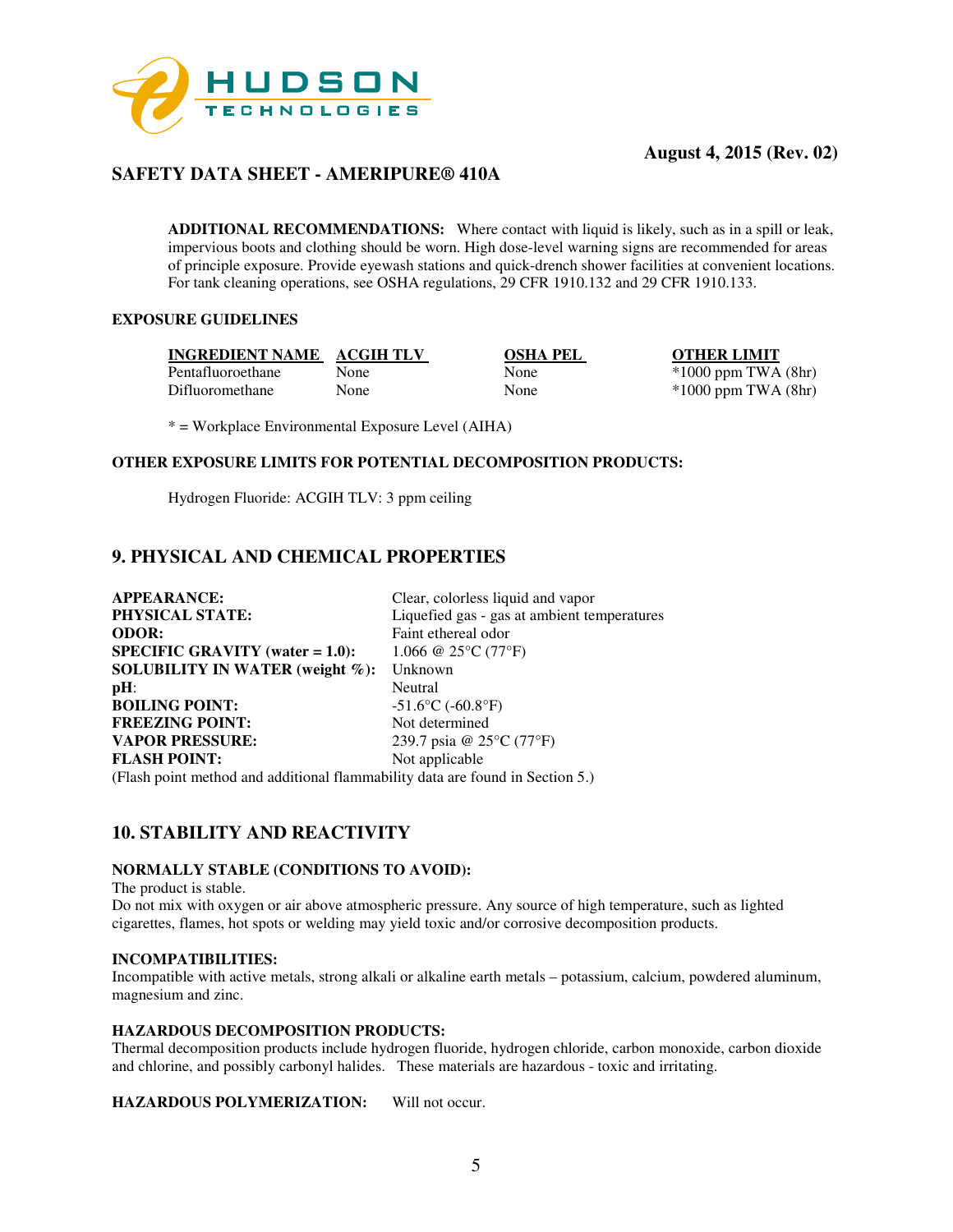

# **SAFETY DATA SHEET - AMERIPURE® 410A**

# **11. TOXICOLOGICAL INFORMATION**

### **IMMEDIATE (ACUTE) EFFECTS:**

 HFC-32: LC50: 4 hr. (rat) - > 520,000 ppm / Cardiac Sensitization threshold (dog) 350,000 ppm HFC-125: LC50: 4 hr. (rat) - > 800,000 ppm / Cardiac Sensitization threshold (dog) 75,000 ppm

#### **DELAYED (SUBCHRONIC AND CHRONIC) EFFECTS:**

| $HFC-125$ : | Teratogenic NOEL (rat and rabbit) $-50,000$ ppm                              |
|-------------|------------------------------------------------------------------------------|
|             | Subchronic inhalation (rat) NOEL - $>50,000$ ppm / Chronic NOEL - 10,000 ppm |
| $HEC-32:$   | Teratogenic NOEL (rat and rabbit) $-50,000$ ppm                              |
|             | Subchronic inhalation NOEL (rat) $-$ > 50,000 ppm                            |

### **OTHER DATA:**

HFC-125, HFC -32: Not active in four genetic studies Toxicity to reproduction: Did not show mutagenic or teratogenic effects in animal experiments

## **12. ECOLOGICAL INFORMATION**

**Degradability (BOD):** R-410A, and each of its components (Pentafluoroethane and Difluoromethane), is a gas at room temperature; therefore, it is unlikely to remain in water. **Environmental Stability:** R-410A, and each of its components (Pentafluoroethane and Difluoromethane), will mainly volatize from the atmosphere.

## **13. DISPOSAL CONSIDERATIONS**

**RCRA -** Not a hazardous waste.

#### **OTHER DISPOSAL CONSIDERATIONS:**

Disposal must comply with federal, state, and local disposal or discharge laws. R-410A is subject to U.S. Environmental Protection Agency Clean Air Act Regulations Section 608 in 40 CFR Part 82 regarding refrigerant recycling.

**The information offered here is for the product as shipped. Use and/or alterations to the product such as mixing with other materials may significantly change the characteristics of the material and alter the RCRA classification and the proper disposal method.** 

## **14. TRANSPORT INFORMATION**

|                             | <b>US DOT PROPER SHIPPING NAME:</b> Liquefied gas, n.o.s. (Pentafluoroethane and Difluoromethane) |
|-----------------------------|---------------------------------------------------------------------------------------------------|
| US DOT HAZARD CLASS:        | 2.2                                                                                               |
| <b>US DOT ID NUMBER:</b>    | UN3163                                                                                            |
| <b>PRIMARY LABEL:</b>       | Nonflammable gas                                                                                  |
| <b>SHIPPING CONTAINERS:</b> | Tank Cars, cylinders, ton tanks                                                                   |

For additional information on shipping regulations affecting this material, contact the information number found in Section 1.